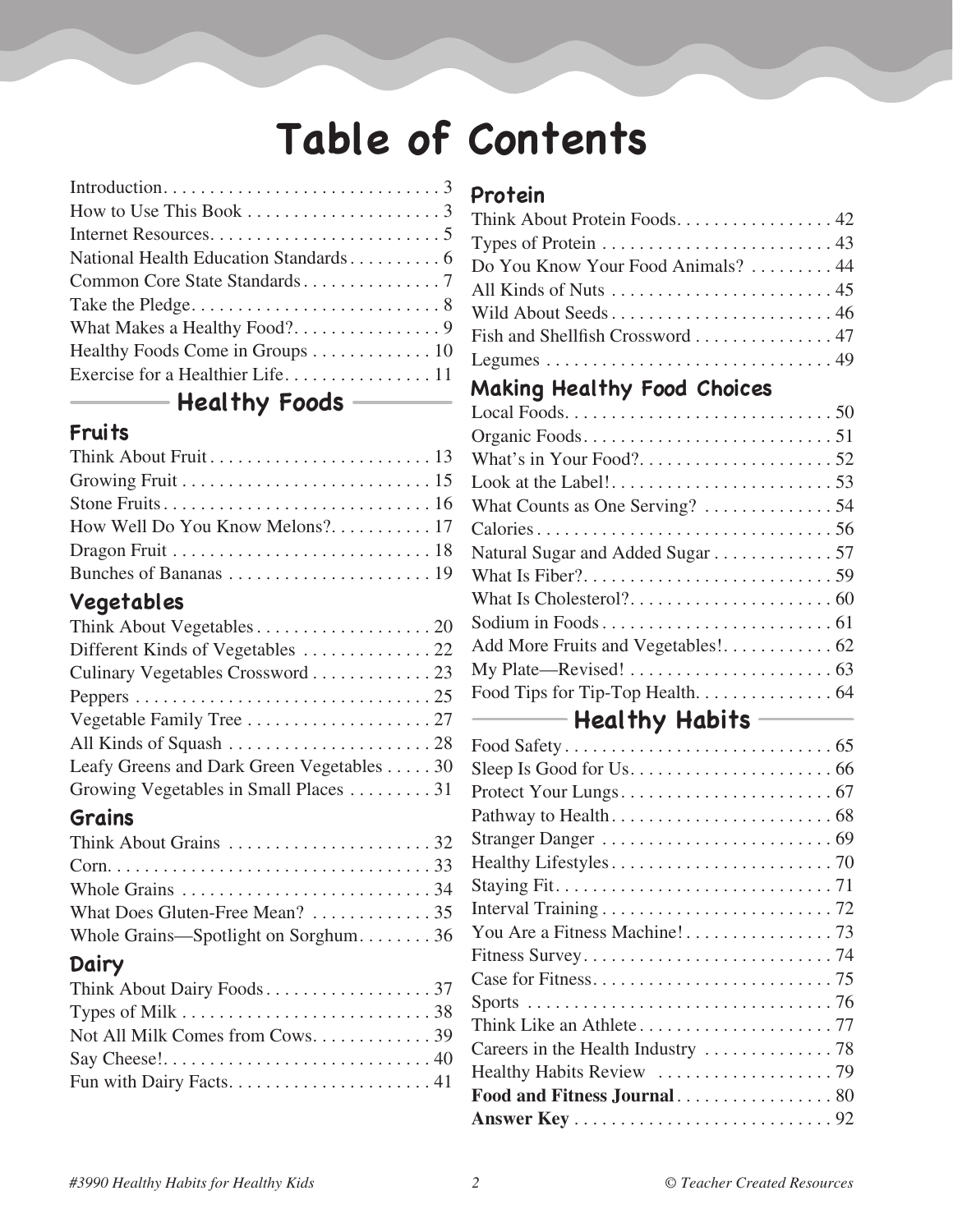## **National Health Education Standards**

The activities in *Healthy Habits for Healthy Kids* (Grades 5 and up) meet the following National Health Education Standards. For more information about these standards, go to *www.cdc.gov/healthyyouth/sher/standards/index.htm*

| Standard 1. Students will comprehend concepts related to health promotion and disease prevention to enhance health.                                |
|----------------------------------------------------------------------------------------------------------------------------------------------------|
| <b>Standard 1.5.1</b> Describe the relationship between healthy behaviors and personal health.                                                     |
| Standard 1.8.1 Analyze the relationship between healthy behaviors and personal health.                                                             |
| Standard 1.5.3 Describe ways in which safe and healthy school and community environments can promote personal health.                              |
| Standard 1.8.3 Analyze how the environment affects personal health.                                                                                |
| Standard 1.8.4 Describe how family history can affect personal health.                                                                             |
| Standard 1.5.4 Describe ways to prevent common childhood injuries and health problems.                                                             |
| Standard 1.8.5 Describe ways to reduce or prevent injuries and other adolescent health problems.                                                   |
| Standard 1.5.5 Describe when it is important to seek health care.                                                                                  |
| Standard 1.8.6 Explain how appropriate health care can promote personal health.                                                                    |
| Standard 1.8.7 Describe the benefits of and barriers to practicing healthy behaviors.                                                              |
| Standard 1.8.8 Examine the likelihood of injury or illness if engaging in unhealthy behaviors.                                                     |
| Standard 2. Students will analyze the influence of family, peers, culture, media, technology, and other factors on health behaviors.               |
| Standard 2.5.1 Describe how family influences personal health practices and behaviors.                                                             |
| Standard 2.5.2 Identify the influence of culture on health practices and behaviors.                                                                |
| Standard 2.5.3 Identify how peers can influence healthy and unhealthy behaviors.                                                                   |
| Standard 2.5.4 Describe how the school and community can support personal health practices and behaviors.                                          |
| <b>Standard 2.5.5</b> Explain how media influences thoughts, feelings, and health behaviors.                                                       |
| Standard 2.5.6 Describe ways that technology can influence personal health.                                                                        |
| Standard 3. Students will demonstrate the ability to access valid information, products, and services to enhance health.                           |
| Standard 3.5.1 Identify characteristics of valid health information, products, and services.                                                       |
| Standard 3.5.2 Locate resources from home, school, and community that provide valid health information.                                            |
| Standard 3.8.1 Analyze the validity of health information, products, and services.                                                                 |
| Standard 4. Students will demonstrate the ability to use interpersonal communication skills to enhance health and avoid or<br>reduce health risks. |
| Standard 4.5.1 Demonstrate effective verbal and nonverbal communication skills to enhance health.                                                  |
| <b>Standard 4.5.2</b> Demonstrate refusal skills that avoid or reduce health risks.                                                                |
| Standard 5. Students will demonstrate the ability to use decision-making skills to enhance health.                                                 |
| Standard 5.5.1 Identify health-related situations that might require a thoughtful decision.                                                        |
| Standard 5.5.3 List healthy options to health-related issues or problems.                                                                          |
| <b>Standard 5.5.5</b> Choose a healthy option when making a decision.                                                                              |
| Standard 5.5.6 Describe the outcomes of a health-related decision.                                                                                 |
| Standard 6. Students will demonstrate the ability to use goal-setting skills to enhance health.                                                    |
| Standard 6.5.1 Set a personal health goal and track progress toward its achievement.                                                               |
| <b>Standard 6.5.2</b> Identify resources to assist in achieving a personal health goal.                                                            |
| Standard 7. Students will demonstrate the ability to practice health-enhancing behaviors and avoid or reduce health risks.                         |
| Standard 7.5.1 Identify responsible personal health behaviors.                                                                                     |
| Standard 7.5.2 Demonstrate a variety of healthy practices and behaviors to maintain or improve personal health.                                    |
| Standard 7.5.3 Demonstrate a variety of behaviors to avoid or reduce health risks.                                                                 |
| Standard 8. Students will demonstrate the ability to advocate for personal, family, and community health.                                          |
| Standard 8.5.1 Express opinions and give accurate information about health issues.                                                                 |
| <b>Standard 8.5.2</b> Encourage others to make positive health choices.                                                                            |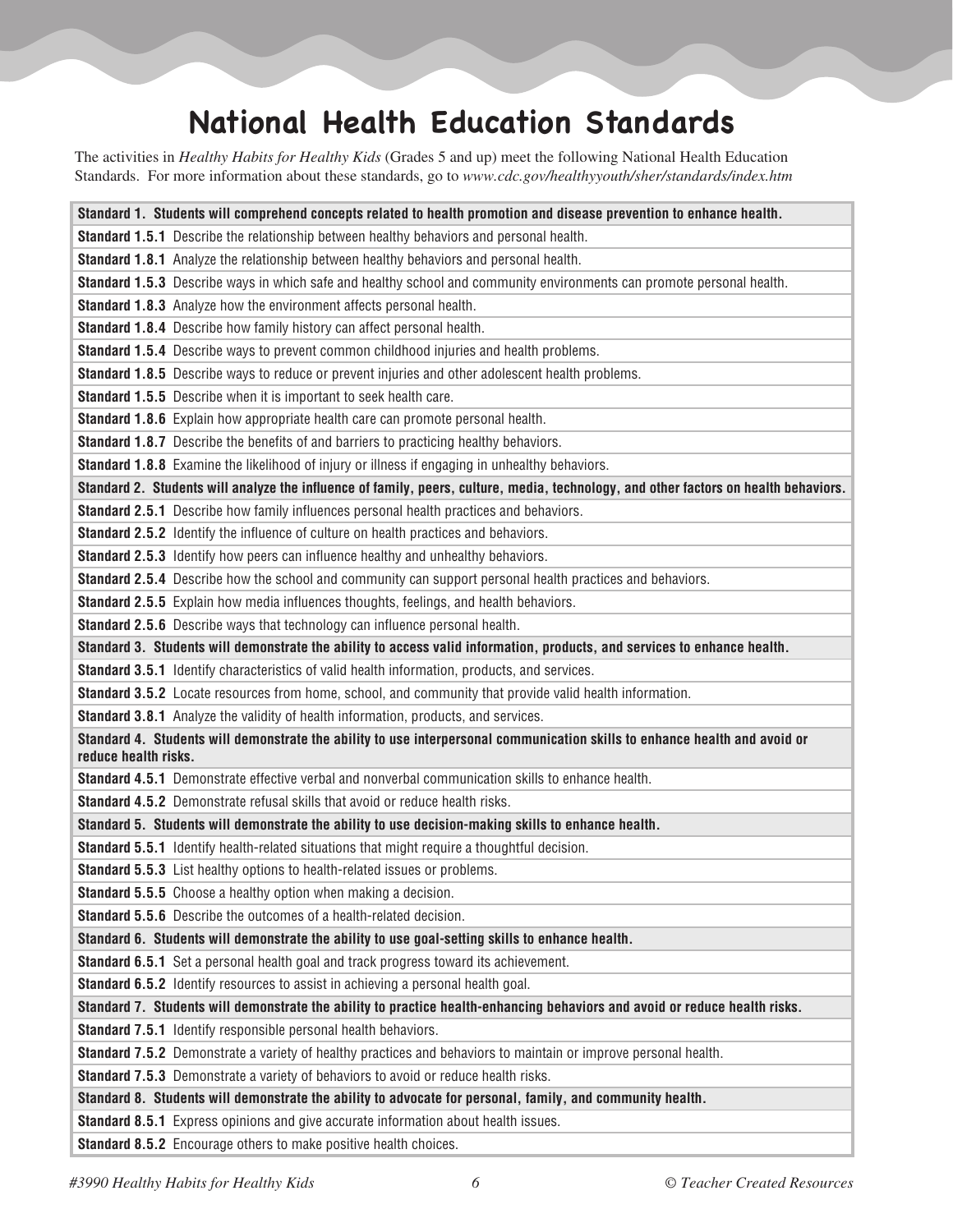## **Common Core State Standards Correlation**

The activities included in *Healthy Habits for Healthy Kids (Grades 5 and up)* meet the following Common Core State Standards. (©Copyright 2010. National Governors Association Center for Best Practices and Council of Chief State School Officers. All rights reserved.) For more information about these standards, go to *http://www.corestandards.org/* or visit *http://www.teachercreated.com/standards/* for activities related to each standard.

#### **Reading: Informational Text**

#### **Key Ideas and Details**

ELA.RI.5.1 Quote accurately from a text when explaining what the text says explicitly and when drawing inferences from the text.

ELA.RI.6.1 Cite textual evidence to support analysis of what the text says explicitly as well as inferences drawn from the text.

#### **Craft and Structure**

ELA.RI.5.4 Determine the meaning of general academic and domain-specific words and phrases in a text relevant *to a grade 5 topic or subject* area.

ELA.RI.6.4 Determine the meaning of words and phrases as they are used in a text including figurative, connotative, and technical meanings.

#### **Integration of Knowledge and Ideas**

ELA.RI.5.7 Draw on information from multiple print or digital sources, demonstrating the ability to locate an answer to a question quickly or to solve a problem efficiently.

ELA.RI.6.7 Integrate information presented in different media or formats (e.g., visually, quantitatively) as well as in words to develop a coherent understanding of a topic or issue.

**Writing**

#### **Text Types and Purposes**

ELA.W.5.1 Write opinion pieces on topics or texts, supporting a point of view with reasons and information.

ELA.W.6.1 Write arguments to support claims with clear reasons and relevant evidence.

ELA.W.6.2 Write informative/explanatory texts to examine a topic and convey ideas, concepts, and information through the selection, organization, and analysis of relevant content.

#### **Research to Build and Present Knowledge**

ELA.W.5.7 Conduct short research projects that use several sources to build knowledge through investigation of different aspects of a topic.

ELA.W.6.7 Conduct short research projects to answer a question drawing on several sources and refocusing the inquiry when appropriate.

#### **Range of Writing**

ELA.W. 5.10 Write routinely over extended time frames and shorter time frames for a range of discipline-specific tasks, purposes, and audiences.

ELA.W. 6.10 Write routinely over extended time frames and shorter time frames for a range of discipline-specific tasks, purposes, and audiences.

#### **Speaking and Listening**

#### **Comprehension and Collaboration**

ELA.SL.5.1 Engage effectively in a range of collaborative discussions with diverse partners *on grade 5 topics and texts*, building on others' ideas and expressing their own clearly.

ELA.SL.6.1 Engage effectively in a range of collaborative discussions with diverse partners *on grade 6 topics and texts and issues*, building on others' ideas and expressing their own clearly.

**Language**

#### **Conventions of Standard English**

ELA.L.5.1 Demonstrate command of the conventions of standard English grammar and usage when writing or speaking.

ELA.L.6.1 Demonstrate command of the conventions of standard English grammar and usage when writing or speaking.

#### **Vocabulary Acquisition and Use**

ELA.L.5.4 Determine or clarify the meaning of unknown and multiple-meaning words and phrases based on grade 5 reading and content, choosing flexibly from a range of strategies.

ELA.L.6.4 Determine or clarify the meaning of unknown and multiple-meaning words and phrases based on grade 6 reading and content, choosing flexibly from a range of strategies.

ELA.L.6.6 Acquire and use accurately grade-appropriate general academic and domain-specific words and phrases; gather vocabulary knowledge when considering a word or phrase important to comprehension or expression.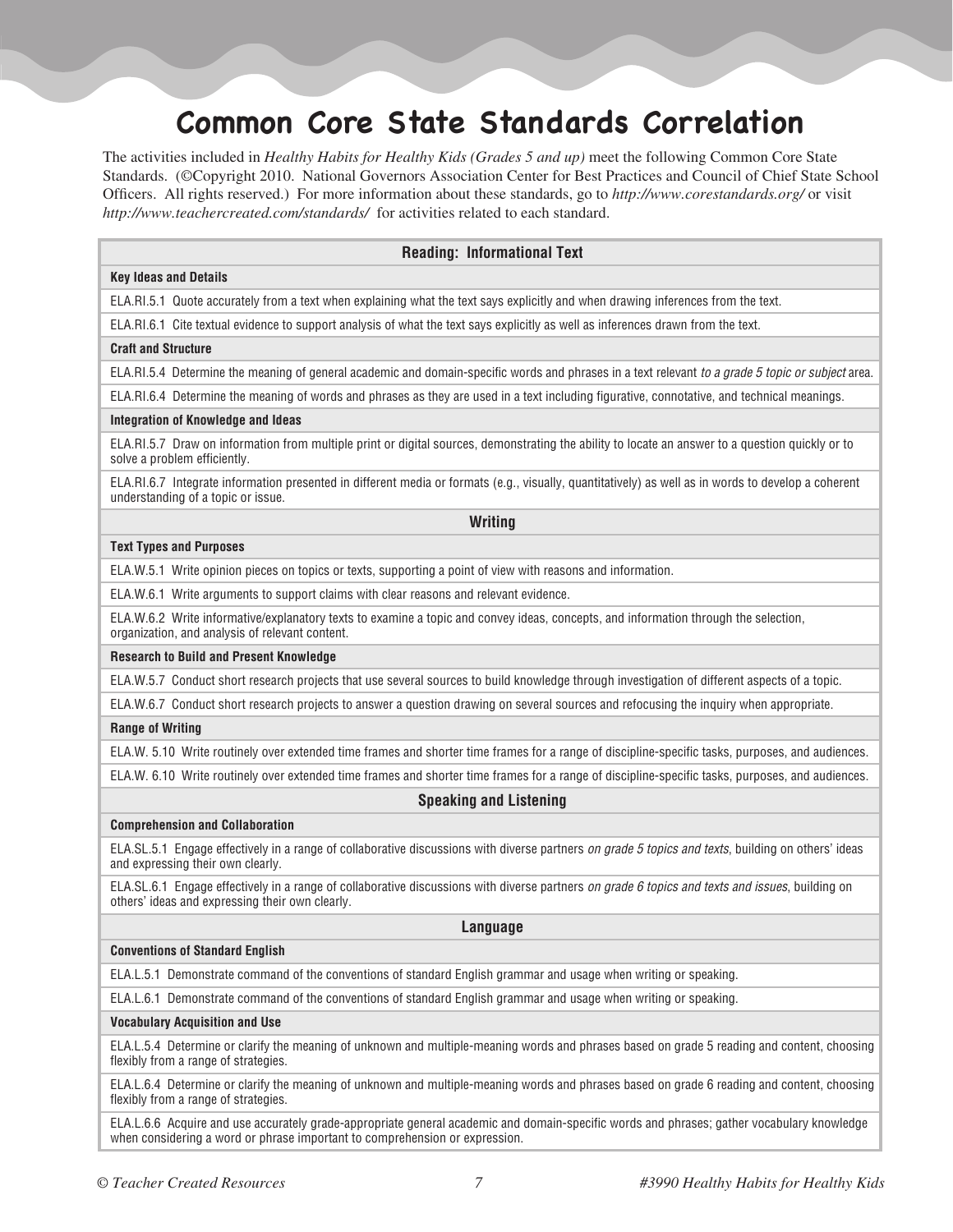# **Growing Fruit**

**Name** 

If I plant an apple seed, will I have apples to eat? Maybe you will, if you live in the right climate, and if you take care of the plant. Still, it will take a long time for the tree to grow and give fruit. Some fruits are easier and faster to grow at home in a garden than fruit trees. Strawberries, raspberries, and blueberries grow well in a garden setting. They are often planted from nursery "starts" instead of seeds. Each of these fruits is a tasty way to get vitamin C and fiber.

You might have a fruit tree in your yard. You might live near a farmers' market and be able to choose from a variety of fresh fruits. You can buy bananas at the grocery store. Each of these provides options for enjoying a variety of fresh fruit that's good for us.



**Directions:** Research to learn about fruits that grow in your area. Use the chart to organize your notes. Find out:

- 1. Which fruits could you grow at home in a backyard garden or in a container garden?
- 2. Which local fruits might you get fresh at a farmers' market?
- 3. Which fruits do not grow locally that you would have to find at a grocery store?

| <b>Backyard Fruits</b> | <b>Local Farm Fruits</b> | Fruits from the Store |
|------------------------|--------------------------|-----------------------|
|                        |                          |                       |
|                        |                          |                       |
|                        |                          |                       |
|                        |                          |                       |
|                        |                          |                       |
|                        |                          |                       |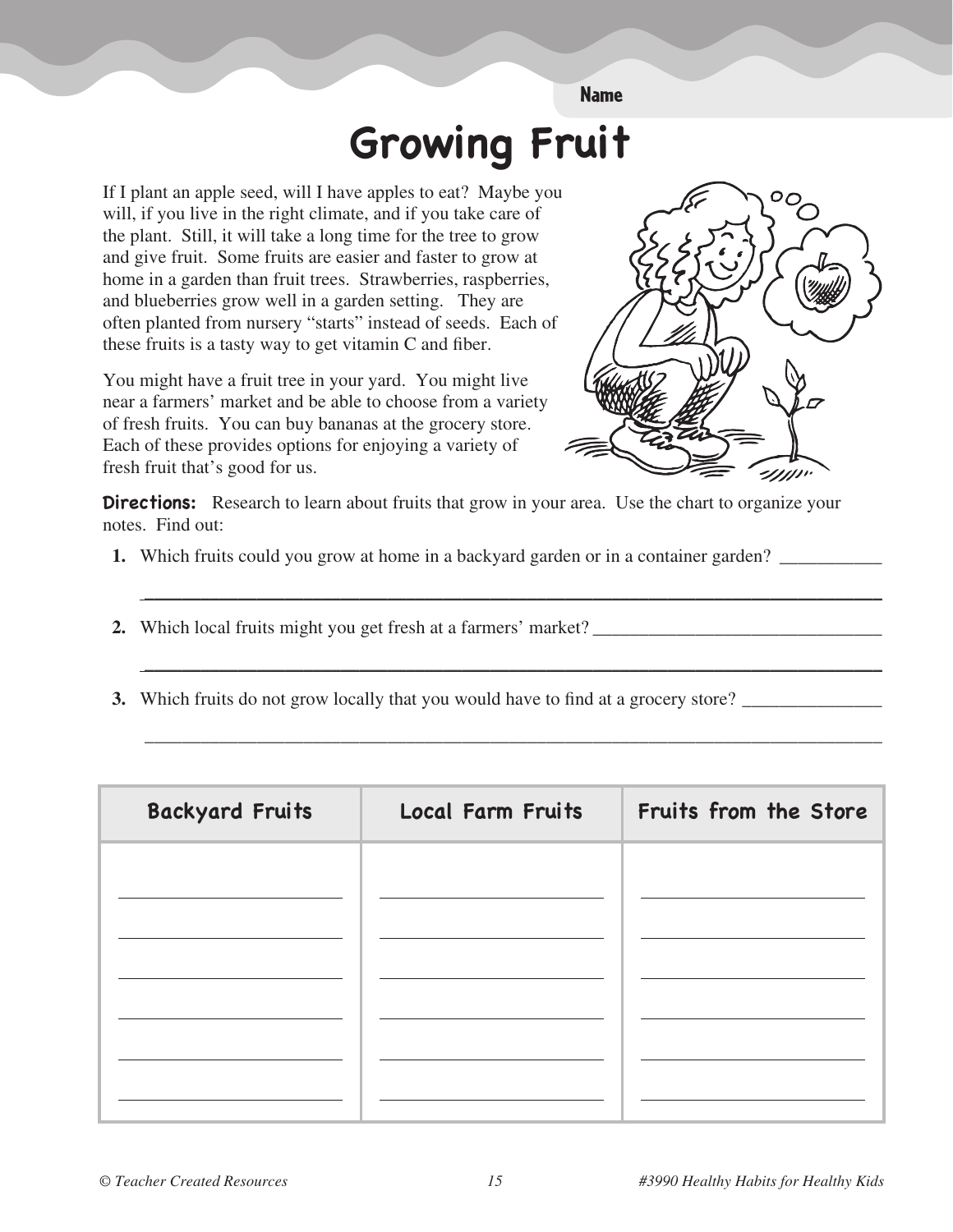## **Different Kinds of Vegetables**

We all know we need to eat vegetables and there are so many different kinds! They are healthy foods that provide us with important vitamins and other nutrients, including:

- • **Vitamin A** keeps our eyes and skin healthy and helps to prevent infections.
- • **Vitamin C** helps our bodies build strong bones and teeth.
- • **Folic acid** helps our bodies make new red blood cells to carry oxygen to all parts of our bodies.
- • **Fiber** works to digest the other foods we eat. Fiber helps lower cholesterol and helps prevent heart disease.

**Directions:** Review the list of different vegetables on pages 20–21. Research a vegetable from each section. Write what you learn about these new vegetables. Circle the part of each vegetable that you can eat.



|                                        | Part you eat:               |
|----------------------------------------|-----------------------------|
|                                        | stem leaf<br>flower<br>root |
|                                        |                             |
|                                        |                             |
|                                        | Part you eat:               |
| Vegetable: __________________________  | stem leaf<br>flower<br>root |
|                                        |                             |
|                                        |                             |
|                                        | Part you eat:               |
| Vegetable: __________________________  | stem leaf<br>flower<br>root |
|                                        |                             |
|                                        |                             |
|                                        | Part you eat:               |
| Vegetable: ___________________________ | stem leaf<br>flower<br>root |
|                                        |                             |
|                                        |                             |
|                                        | Part you eat:               |
| Vegetable: _________________________   | stem leaf<br>flower<br>root |
|                                        |                             |
|                                        |                             |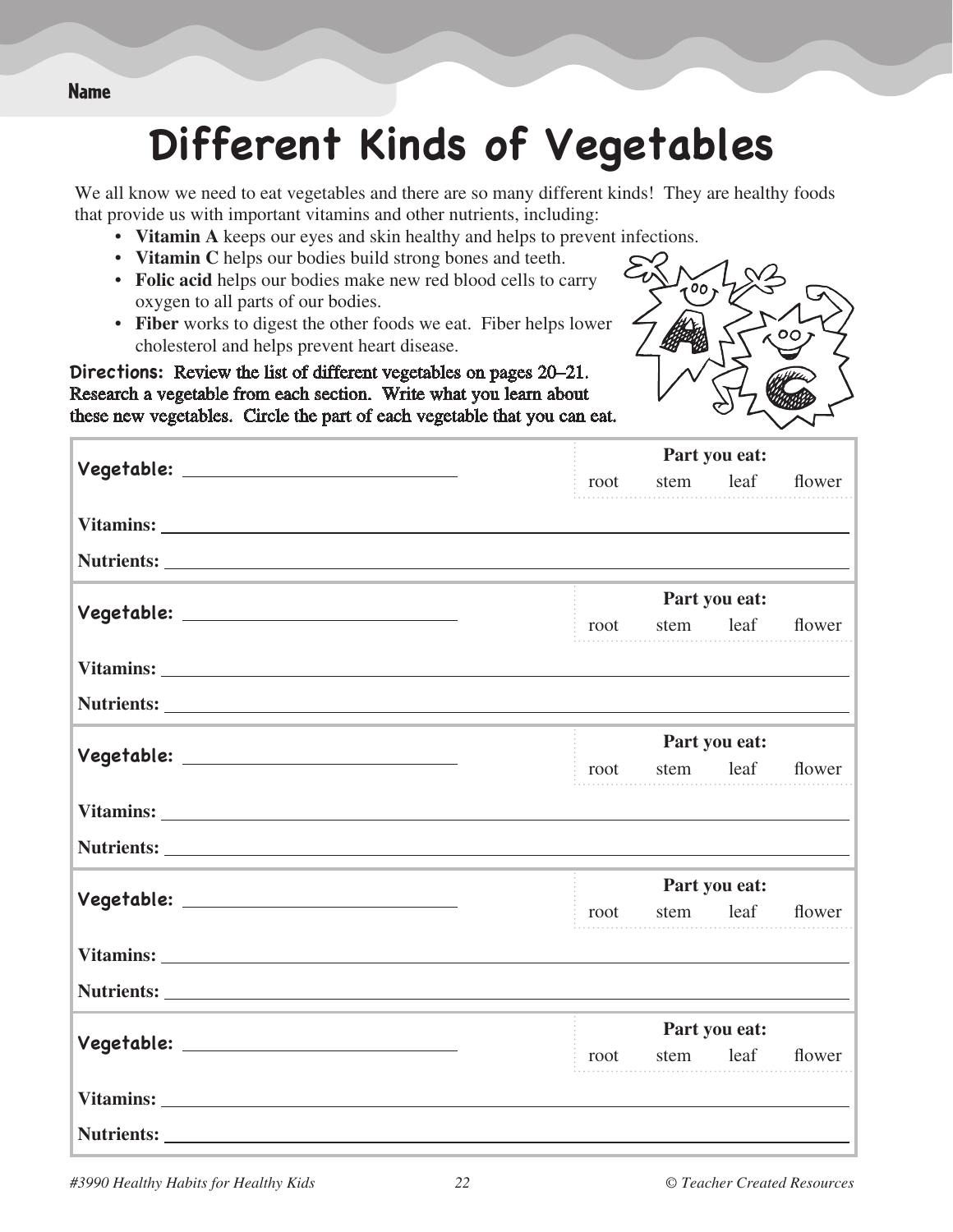#### **Name**

## What Does Gluten-Free Mean?

You may know someone whose diet is "gluten-free." Gluten is a protein found in grains, such as wheat, barley, and rye. What does it mean to have a gluten-free diet? It means you do not eat foods with gluten.

Most people who try to avoid gluten do so for health reasons. Some people have celiac disease. For these people, gluten causes inflammation in their small intestines which makes them sick. Other people have gluten intolerance and may have different symptoms. People with celiac disease or gluten intolerance should follow a gluten-free diet. This is not as easy as it might seem—gluten is everywhere! People who cannot have gluten must carefully read nutrition labels since many food products have wheat in some form. It's tricky to avoid foods containing wheat and barley. Wheat goes by many different names on food ingredient lists—bulgur, durum flour, farina, graham flour, semolina, and *spelt*. People who have a gluten-free diet should avoid foods with those wheat names on labels.

It is also important to read restaurant menus carefully. People who follow a gluten-free diet may have to ask questions about restaurant items or avoid certain foods. Fortunately, there are many gluten-free foods available in stores now. It is also possible to buy gluten-free flours to use in recipes for bread and other baked items. A few of the gluten-free flours include amaranth, buckwheat, corn, rice, sorghum, and tapioca.

Fruits and vegetables are gluten-free foods. Many dairy products, too, are naturally gluten-free. Protein foods such as meats are gluten-free. The trick is to make sure these meats are not breaded or marinated when they are cooked since breading and marinades are often not gluten-free.

#### **Class Challenge**

- 1. Spend a few days collecting packaging and advertisements for different foods.
- 2. Sort the foods into two groups—those that have gluten and those that are gluten-free. Pay special attention to ingredient lists to spot the different names for wheat. Circle them.
- 3. Create a class list of snack ideas that are gluten-free based on your findings.

4. Consider having a special, gluten-free celebration in your classroom. What might you bring to share?

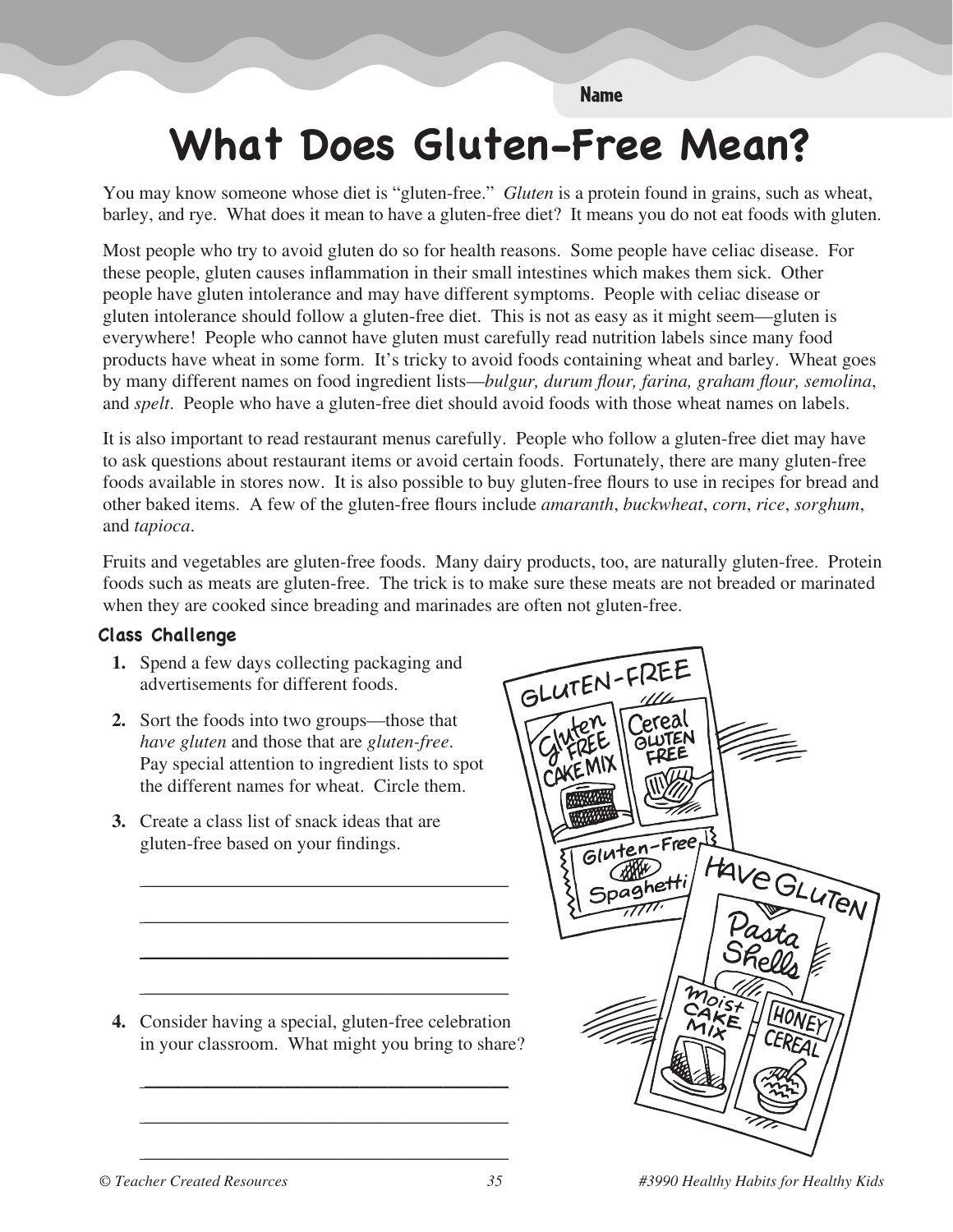#### Name

## **Sodium in Foods**

Many foods have sodium in them. *Sodium* is the chemical name for salt. Your body needs salt in small amounts to keep the body fluids in balance. Salt also helps our nerves, our muscles, and our heart work the way they should. However, too much salt can be unhealthy. People who eat too much salt can have a greater risk for heart disease.

Every body is different, so how do you know how much salt your body needs? There is a range to consider, as well as personal health needs, height, weight, and activity level. Here is the suggested range:

4–8 year-olds  $\rightarrow$  1,200–1,900 mg per day 9–13 year-olds  $\rightarrow$  1,500–2,200 mg per day

14–18 year-olds  $\rightarrow$  1,500–2,300 mg per day

These numbers can be helpful when looking at nutrition labels. It's very easy to get more sodium than we need in one day. Think about it—a baked potato (by itself) has only 15 mg of sodium, but an order of french fries has 135 mg of sodium. If you super-size it, the amount of sodium in the french fries increases to 350 mg. The more processed a food is, the more likely the amount of sodium is higher.

**Directions:** Collect nutrition labels from three foods. Look at the labels and find how much sodium is in a serving of each food. Write how much sodium is in each of the three foods you researched.

| Food 2                                                                                                                                                                                                                                                                                                                                                                                                            |  |
|-------------------------------------------------------------------------------------------------------------------------------------------------------------------------------------------------------------------------------------------------------------------------------------------------------------------------------------------------------------------------------------------------------------------|--|
| Food 3                                                                                                                                                                                                                                                                                                                                                                                                            |  |
| 1. Add your three sodium totals.                                                                                                                                                                                                                                                                                                                                                                                  |  |
| $\begin{tabular}{c} Food 1 & \underline{\hspace{1.5cm}}\hspace{1.5cm}\hspace{1.5cm}\hspace{1.5cm}\hspace{1.5cm}\hspace{1.5cm}\hspace{1.5cm}\hspace{1.5cm}\hspace{1.5cm}\hspace{1.5cm}\hspace{1.5cm}\hspace{1.5cm}\hspace{1.5cm}\hspace{1.5cm}\hspace{1.5cm}\hspace{1.5cm}\hspace{1.5cm}\hspace{1.5cm}\hspace{1.5cm}\hspace{1.5cm}\hspace{1.5cm}\hspace{1.5cm}\hspace{1.5cm}\hspace{1.5cm}\hspace{1.5cm}\hspace{1$ |  |
| Food 2                                                                                                                                                                                                                                                                                                                                                                                                            |  |
| Food 3                                                                                                                                                                                                                                                                                                                                                                                                            |  |
|                                                                                                                                                                                                                                                                                                                                                                                                                   |  |
|                                                                                                                                                                                                                                                                                                                                                                                                                   |  |
| There are ways to lower your sodium intake if you think you are getting too much.                                                                                                                                                                                                                                                                                                                                 |  |

- Choose foods that are lower in sodium.
- Don't add extra salt to foods.
- Look on packaging for foods that are low in salt or sodium-free.
- Keep serving sizes in mind when you enjoy salted foods, and don't overdo it.
- **4.** What could you do to lower the amount of salt in your diet?

 $\sim$   $\sim$   $\sim$ 

 $\mathcal{L} = \frac{1}{2} \sum_{i=1}^{n} \frac{1}{2} \sum_{j=1}^{n} \frac{1}{2} \sum_{j=1}^{n} \frac{1}{2} \sum_{j=1}^{n} \frac{1}{2} \sum_{j=1}^{n} \frac{1}{2} \sum_{j=1}^{n} \frac{1}{2} \sum_{j=1}^{n} \frac{1}{2} \sum_{j=1}^{n} \frac{1}{2} \sum_{j=1}^{n} \frac{1}{2} \sum_{j=1}^{n} \frac{1}{2} \sum_{j=1}^{n} \frac{1}{2} \sum_{j=1}^{n} \frac{1}{2} \sum$